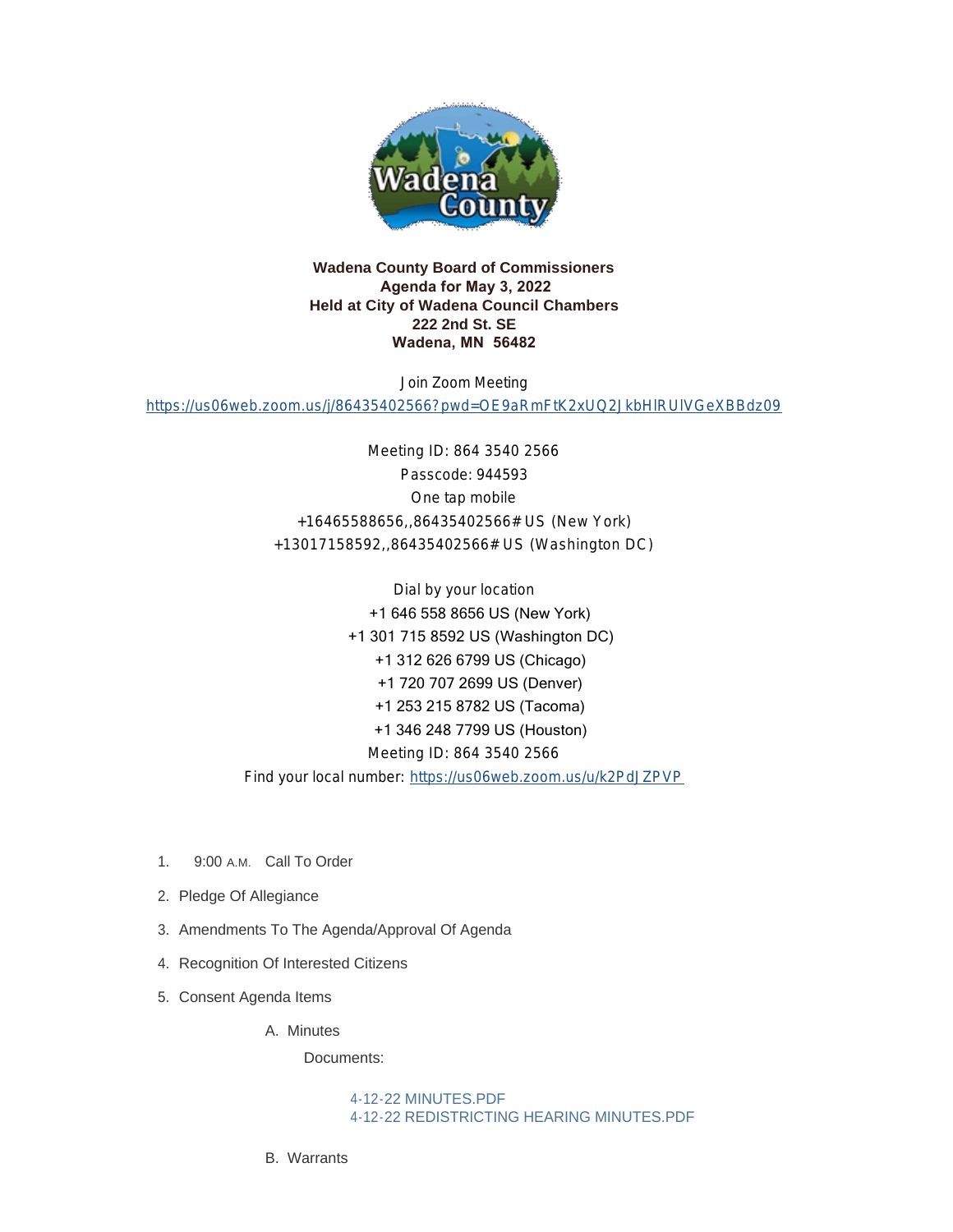Documents:

[AUDITOR WARRANT APPROVAL 5-3-2022.XLSX](http://mn-wadenacounty.civicplus.com/AgendaCenter/ViewFile/Item/4972?fileID=7257) [WARRANT REGISTER 4-14-22.PDF](http://mn-wadenacounty.civicplus.com/AgendaCenter/ViewFile/Item/4972?fileID=7258) [WARRANT REGISTER 4-22-22.PDF](http://mn-wadenacounty.civicplus.com/AgendaCenter/ViewFile/Item/4972?fileID=7259) [EFT VOUCHER FOR APPROVAL 4-14-22.PDF](http://mn-wadenacounty.civicplus.com/AgendaCenter/ViewFile/Item/4972?fileID=7260) [EFT VOUCHER FOR APPROVAL 4-22-22.PDF](http://mn-wadenacounty.civicplus.com/AgendaCenter/ViewFile/Item/4972?fileID=7261)

C. Human Service Warrants

Documents:

### [HUMAN SERVICES WARRANTS.PDF](http://mn-wadenacounty.civicplus.com/AgendaCenter/ViewFile/Item/4968?fileID=7251)

D. Notification Of Hire

Documents:

#### [NEW HIRE MAY 3, 2022.PDF](http://mn-wadenacounty.civicplus.com/AgendaCenter/ViewFile/Item/4966?fileID=7249)

E. Public Health Wellness Committee Charter And Plan Documents:

### [PH WELLNESS COMMITTEE CHARTER AND PLAN.PDF](http://mn-wadenacounty.civicplus.com/AgendaCenter/ViewFile/Item/4967?fileID=7250)

F. Special Use Permits For Twin City Trail Riders Documents:

### [SPECIAL USE PERMITS FOR TWIN CITY TRAIL RIDERS.PDF](http://mn-wadenacounty.civicplus.com/AgendaCenter/ViewFile/Item/4973?fileID=7262)

G. Special Use Permit For River Valley Enduro Riders Documents:

#### [SPECIAL USE PERMIT FOR RIVER VALLEY ENDURO](http://mn-wadenacounty.civicplus.com/AgendaCenter/ViewFile/Item/4974?fileID=7263)  RIDERS.PDF

H. Trash And Recycling Service

Documents:

### [TRASH AND RECYCLING SERVICE.PDF](http://mn-wadenacounty.civicplus.com/AgendaCenter/ViewFile/Item/4976?fileID=7265)

l. Appointment Of Linda Youngbauer To The Planning Commission/Board Of Adjustment To Fulfill The Term Of Rick Youngbauer Through And Including October Of 2023

Documents:

### [APPOINTMENT OF LINDA YOUNGBAUER TO THE PLANNING](http://mn-wadenacounty.civicplus.com/AgendaCenter/ViewFile/Item/4975?fileID=7264)  COMMISSION, BOARD OF ADJUSTMENT.PDF

J. Low Income Septic System Replacement Grant Approval For PID #07-021-2020

Documents: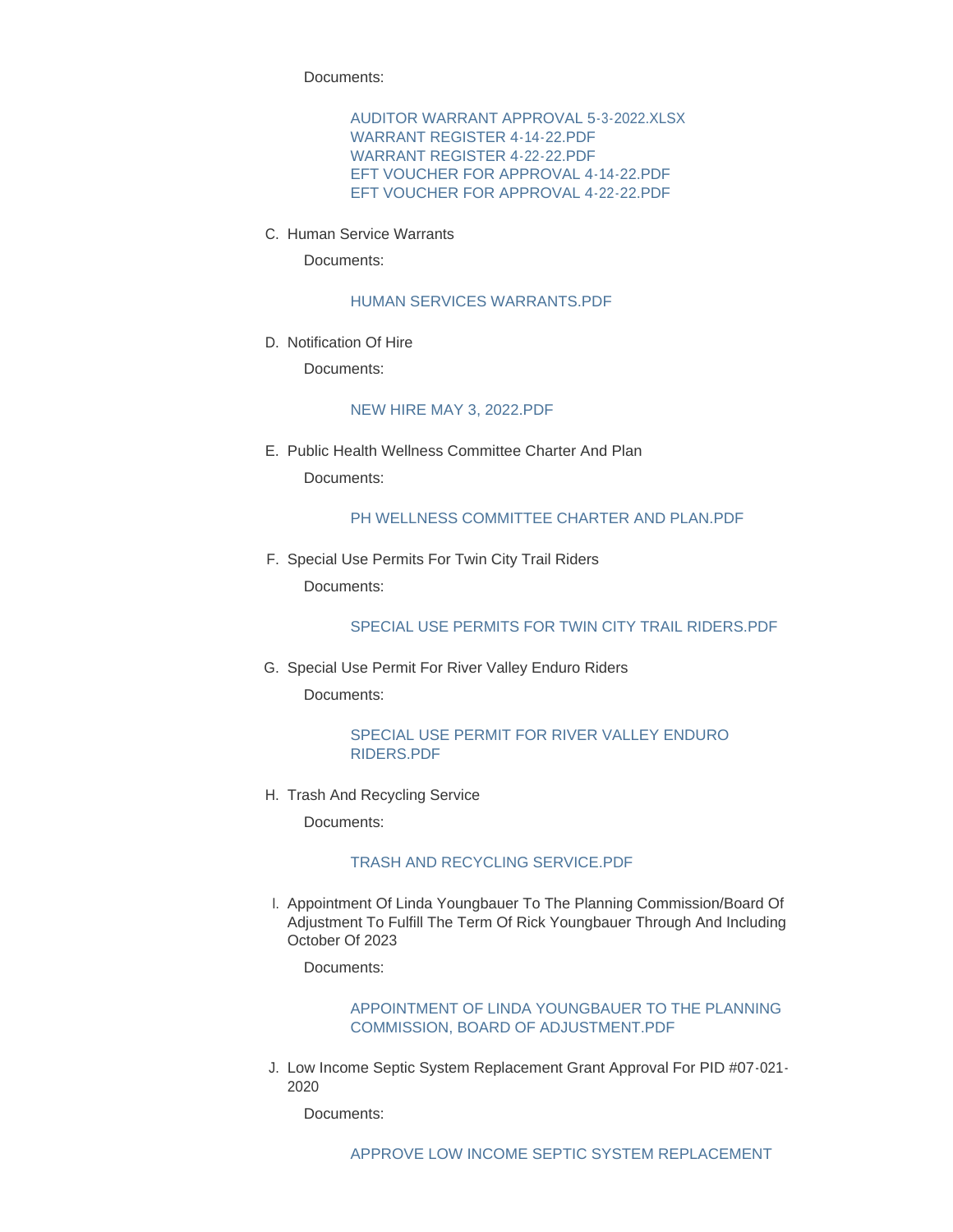### GRANT PID 07-021-2020.PDF

K. Low Income Septic System Replacement Grant Approval - PID 07-032-3040 Documents:

> [APPROVE LOW INCOME SEPTIC SYSTEM REPLACMENT](http://mn-wadenacounty.civicplus.com/AgendaCenter/ViewFile/Item/4977?fileID=7266)  GRANT FOR PID 07-032-3040.PDF

L. Credit Card Increase Of The Assessor's Credit Card

Documents:

[CREDIT CARD INCREASE OF THE ASSESSORS CREDIT](http://mn-wadenacounty.civicplus.com/AgendaCenter/ViewFile/Item/4981?fileID=7271)  CARD.PDF

M. DDA Classification System

Documents:

### [DDA CLASSIFICATION SYSTEM.PDF](http://mn-wadenacounty.civicplus.com/AgendaCenter/ViewFile/Item/4985?fileID=7274)

- 6. Regular Agenda Items
- 7. Resolution For American Rescue Plan Act Loss Election Documents:

### [RESOLUTION FOR AMERICAN RESCUE PLAN ACT LOSS ELECTION.PDF](http://mn-wadenacounty.civicplus.com/AgendaCenter/ViewFile/Item/4984?fileID=7273)

8. City Of Menahga ARPA Application And Grant Agreement Documents:

[CITY OF MENAHGA ARPA APPLICATION AND GRANT AGREEMENT.PDF](http://mn-wadenacounty.civicplus.com/AgendaCenter/ViewFile/Item/4983?fileID=7272)

9. Extension Support Position

Documents:

## [EXTENSION SUPPORT POSITION.PDF](http://mn-wadenacounty.civicplus.com/AgendaCenter/ViewFile/Item/4986?fileID=7275)

10. Legislative Priorities

Documents:

### [LEGISLATIVE PRIORITIES.PDF](http://mn-wadenacounty.civicplus.com/AgendaCenter/ViewFile/Item/4971?fileID=7270)

- 11. 10:00 A.M. Break
- 12. Coordinator's Report
- 13. Commissioner/Committee Reports

Documents:

### [ECONOMIC ALLIANCE Q1 REPORT.PDF](http://mn-wadenacounty.civicplus.com/AgendaCenter/ViewFile/Item/4857?fileID=7253)

14. Closed Session To Develop Or Consider Offers Or Counter Offers For The Purchase Or Sale Of Real Property Of Parcel 22.006.1050